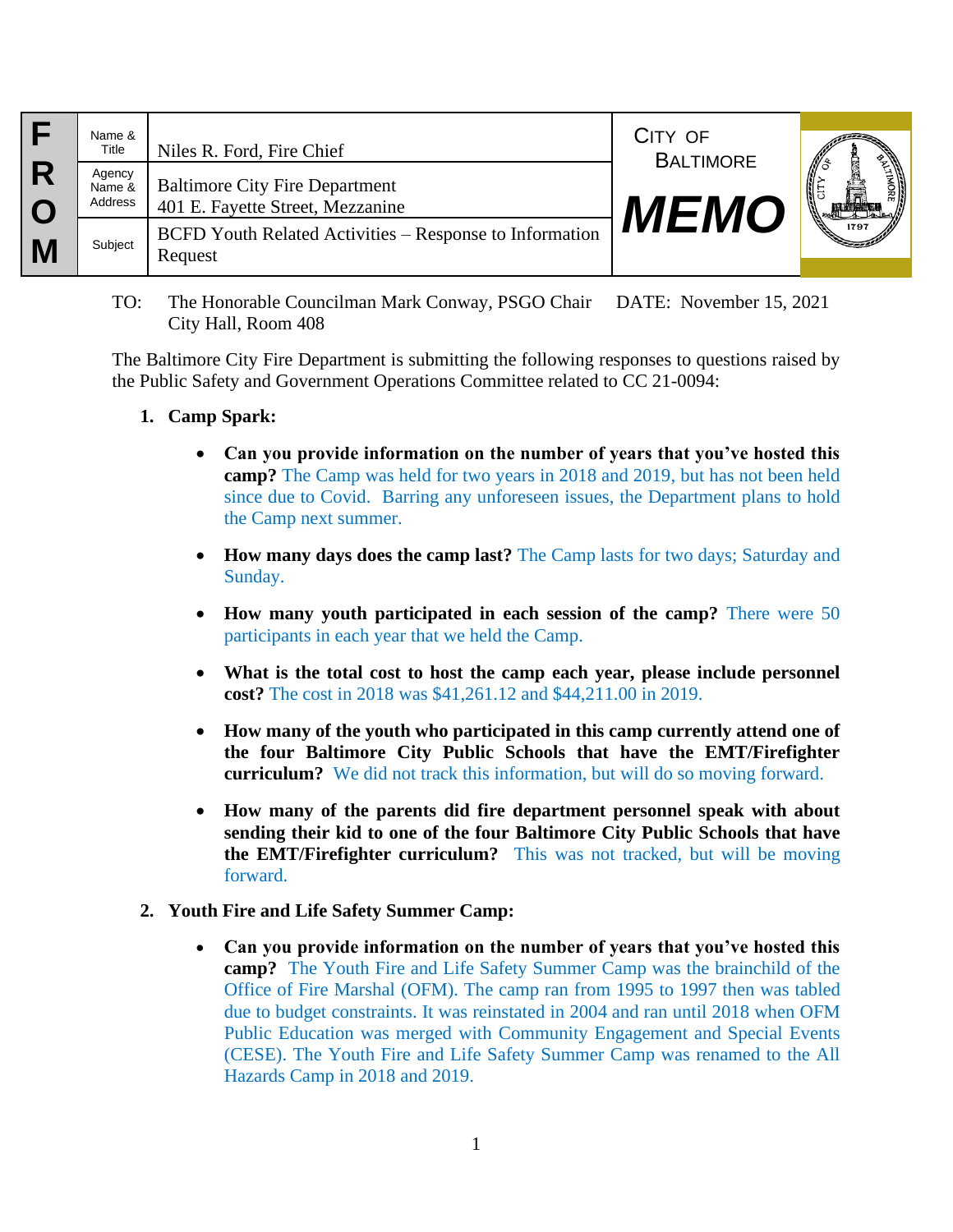- **How many days does the camp last?** The Fire and Life Safety Camp ran Monday-Friday from 0800-1600 hours. The All Hazards Camp lasts for 5 days, Monday – Friday 0800-1600 hours.
- **How many youth participated in each session of the camp?** Each year was different it had anywhere 300 participants at the start in 1995 to 50 participants in 2017. In 2018 and 2019, there were approximately 30 - 40 participants in each session.
- **What is the total cost to host the camp each year, please include personnel cost?** In the past all funding for the camp came from the Baltimore City Fire Fund, Vulcan Blazers and Local 734, the cost was \$10,000 per year and personnel was allowed to volunteer their time. More recently, the approximate cost of the camp was \$15,000 per year; \$3500 allocated for the program agenda and \$11,500 for the personnel overtime cost.
- **How many of the youth who participated in this camp currently attend one of the four Baltimore City Public Schools that have the EMT/Firefighter curriculum?** That information was not asked as part of the application process. Historically the youth were picked from the Youth Fire setter program first. We will track this information moving forward.
- **How many of the parents did fire department personnel speak with about sending their kid to one of the four Baltimore City Public Schools that have the EMT/Firefighter curriculum?** Historically this was not an option for parents in the past, but we will track moving forward.
- **3. EMT/Firefighter School Program**
	- **Can you share the number of kids that are currently enrolled in the EMT/Firefighter School Program by grade, at each of the four Baltimore City Public Schools that host the program?** SEE ATTACHED DOCUMENT
- **4. Community Aides**
	- **How long are we allowed to employ youth in the Community Aide job classification?** Participation as a Community Aide in the Promotion After Training Program has a limit of one year.
	- **What is the average timeframe that youth stay in this job classification before transitioning into a full-time EMT/Firefighter position?** One year.
	- **If Community Aides successfully complete all of the training provided by the fire department are they guaranteed a full-time EMT/Firefighter position in Baltimore City?** Once all of the training has been successfully completed, they will undergo a medical assessment according to the National Fire Protection Association 1582: Standard on Comprehensive Occupational Medical Program For Fire Departments, performed by the Public Safety Infirmary. They will also be required to pass the Physical Agility Test (PAT). After clearance by PSI and successful passage of the PAT, the Community Aides are promoted to EMTFF.